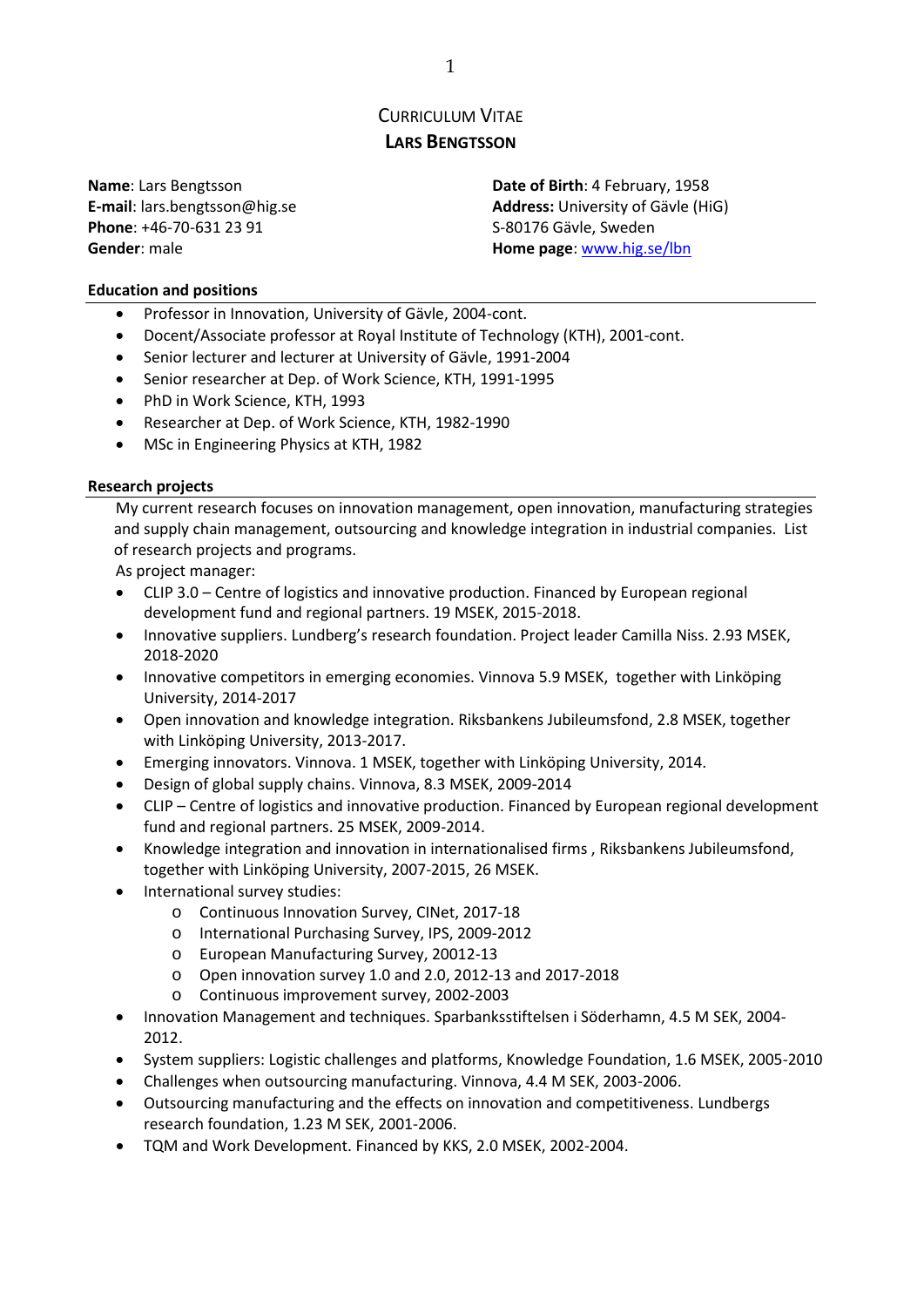- Team-based control. Financed by Swedish Business Development Agency and Vinnova, 3.6 MSEK, 1998-2003.
- Production teams in process oriented organisations. Financed by The Swedish Council for Work Life Research (Ralf) and later Vinnova , 2.3 MSEK, 1998-2002.
- Workshop oriented information systems Financed by Swedish Business Development Agency (Nutek). 1995-1997.
- Quality in work a pilot study. Financed by The Swedish Council for Work Life Research (Ralf). 1993-1994.
- Computer support for decentralised production organisations. Financed by The Swedish Council for Work Life Research (Ralf). 1991-1994.
- Non-standardised industrial work. A research project at KTH. Financed by The Swedish Council for Work Life Research (Ralf). 1991-1994.
- NC machine work and computer integrated manufacturing. A research project at KTH. Financed by The Swedish Council for Work Life Research (Ralf). 1991-1993.
- The future NC machine work. A research project at KTH. Financed by The Swedish Council for Work Life Research (Ralf). 1989-1991.
- Maintenance work rationalisations and working conditions. A research project at KTH. Financed by The Swedish Council for Work Life Research (Ralf). 1987-1988.
- As co-worker:
- IT-Q. Certification of software supporting good work. A project at KTH, Uppsala University and University of Gävle. Financed by Swedish Business Development Agency. 2000-2005.
- Core: Company perspective on the interplay between man, technology and organisation. Research project at Castor AB. Financed by Swedish Business Development Agency. 1996-1997.
- The comparative international ABB Project. Research project at KTH in cooperation with ISF München, Université Laval Quebec, University of Jena, Linköping University, University of Gävle, etc. The Swedish Council for Work Life Research (Ralf). 1991-1997.
- The Industrial Work Place. Research and Development program at KTH. Financed by The Swedish Council for Work Life Research (Ralf). 1986-1991.
- Reflective work in food industry. Research project at KTH. Financed by The Swedish Council for Work Life Research (Ralf). 1987-1989.
- Packaging work in food industry. Research project at KTH. Financed by The Swedish Council for Work Life Research (Ralf). 1983-1986.
- Working with cold products. Research project at KTH. Financed by The Swedish Council for Work Life Research (Ralf). 1983-1986.

# **Supervision and scientific commissions**

- Main and co-supervisor for:
	- o Karl-Olov Nylén. PhD student at KTH. Research on Quality costs in major construction buildings, 1994-1999. Doctoral thesis in 1999.
	- o Martin Ljungström, PhD student at Luleå University. Research on implementation of work oriented TQM. 2002-2004. Doctoral thesis in 2004.
	- o Mandar Dabhilkar. PhD student at KTH. Research on team-based organisations and management control. 2000-2006. Doctoral thesis in 2006.
	- o Camilla Niss. PhD student at KTH. Research on competence and team-based work. 1999- 2009. Licentiate thesis in 2002. Doctoral thesis in 2009.
	- o John Lindgren. PhD student at KTH. Research on Supply Chain Management. 2000-2003. Licentiate thesis in 2003.
	- o Susanne Stjernström, PhD student at Linköping University, 2002- 2006. Licentiate thesis in 2006.
	- o Robin von Haartman, PhD student at KTH. 2005-2012. Doctoral thesis 2012.
	- o Jahn Öberg, PhD student at Umeå University. Research on business network. 2005-2014.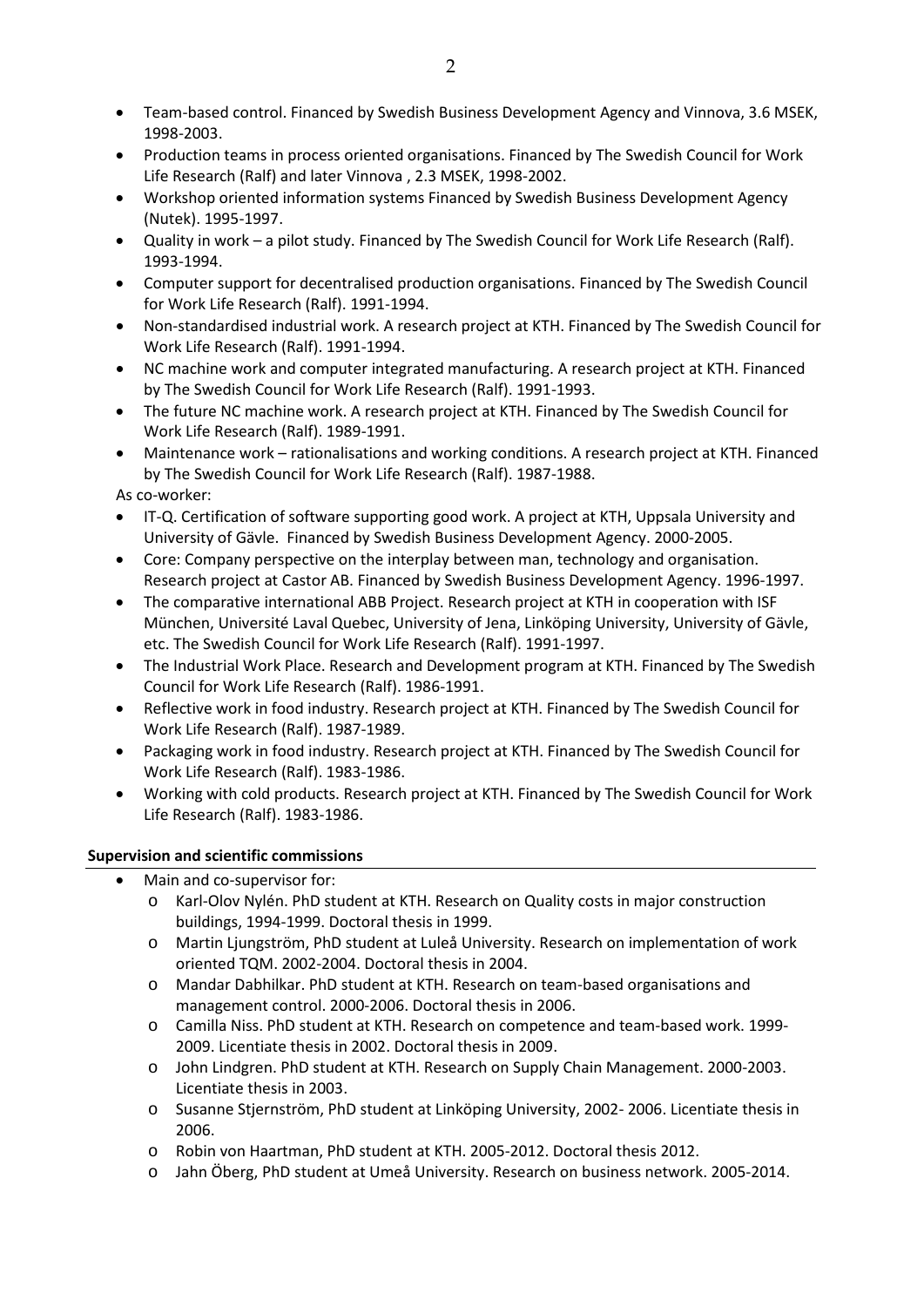- o Lars Löfqvist, PhD student at KTH. Research on innovation methodology. Licentiate thesis in 2009. Doctoral thesis 2014.
- o Inga-Lill Carlsson, PhD student at Linköping University. Research on logistics management. 2005-2017. Licentiate thesis in 2009. Doctoral thesis in 2017.
- o Bengt Halling, PhD student at KTH. Research on implementation or Lean. 2010-ongoing. Licentiate thesis in 2013
- o Jonas Renström, PhD student at KTH. Research on implementation or Lean. 2010-ongoing. Licentiate thesis in 2014
- o Stefan Eriksson, PhD student at KTH. Research on manufacturing logistics and material replenishments methods. 2010-ongoing. Licentiate thesis in 2013
- o Abid Muhammad, PhD student at KTH. Research on Global SCM. 2011- ongoing. Licentiate thesis in 2015.
- o Lennart Söderberg, PhD student at KTH. Research on outsourcing and partnership. 2014 ongoing.
- o Ioana Stefan, PhD student at KTH. Research on Open innovation. 2014-ongoing. Licentiate thesis in 2017.
- o Monica Kaltenbrunner, PhD student at University of Gävle, 2015- ongoing
- o Amer Jazayrli, PhD student at KTH, Research on Sustainable logistics, 2016-ongoing. Licentiate thesis in 2018.
- o Lea Fobbe, PhD student at KTH, in organisational sustainability, 2017-ongoing
- o Jamila Alieva, PhD student at HiG in Lean and digitalisation, 2017- ongoing
- Advisory board member at the VINNOVA program: Utmaningsdriven innovation
- Eight times expert reviewer of research applications to different VINNOVA research programs.
- Regularly reviewer to International Journal of Operations and Production Management, IJOPM, Industrial and Corporate Change, ICC, Creativity and Innovation Management, CIM, Journal of Purchasing and Supply Management, JPSM
- Member of the Editorial Advisory Board of European Journal of Innovation Management
- Faculty opponent 15 times and committee member 6 times at dissertations at Aarhus University, Syddansk University (SDU), KTH in Stockholm, Chalmers in Gothenburg, Linköping University, Luleå Technical University, Mälardalen University.
- Expert reviewer for University of Borås' application for issuing doctoral degree within the area of Trade and IT. Assignment of Swedish National Agency for Higher Education, 2012.
- Expert reviewer for professorial positions (Syddansk University twice; Halmstad University, Mälardalen, twice), expert reviewer for associate professor (KTH, Mälardalen, Luleå University, HiG), expert reviewer for assistant professor (Umeå University, Chalmers, Linköping University, twice)

# **Leadership experience**

- Project manager for more than 20 research projects at HiG, KTH and LiU (listed above)
- Head of research centre CLIP Centre for Logistics and Innovative Production, University of Gävle, 2009-ongoing
- Head of Dep. of Industrial Engineering and Management, University of Gävle, 2002-2009.
- Member of the Faculty Board, University of Gävle, 2011-2013
- Member of the Board, at the Regional Incubator Movexum, 2011-2014
- Member of the Board, University of Gävle, 1998-2000
- Member of the Board, Department of Work Science, KTH, 1987-1991
- Research leader in Industrial Engineering and Management at University of Gävle since 1997
- Responsible for the subject area Industrial engineering and management at University of Gävle since 1997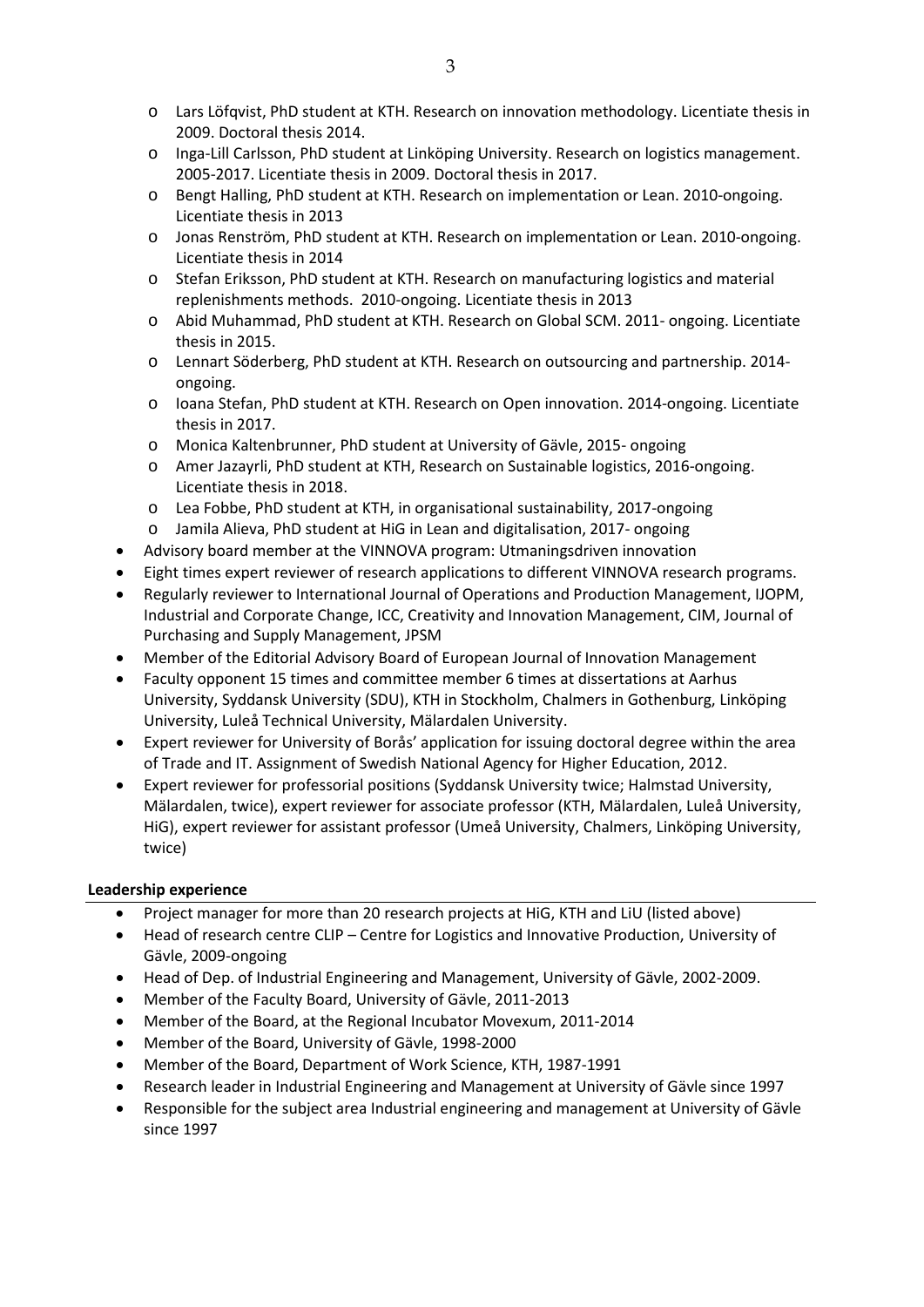#### **International research collaboration**

- Continuous Innovation Survey 2017-18, coordinated by the network CINet (continuous innovation network) including research teams from 8 countries in Europe.
- The comparative international ABB Project. Research project at KTH in cooperation with research teams from ISF München, Université Laval Quebec, University of Jena, Linköping University and University of Gävle.
- Open innovation survey 1.0 and 2.0, 2012-13 and 2017-2018, design of study in collaboration with University of Pisa, LIUC Universita Cattaneo, KTH and Linköping University, Lappeenranta University.
- International Purchasing Survey, IPS, 2009-12, coordinated by Politechnico di Milano and Erasmus School in Rotterdam, including research teams from 10 countries in Europe and USA.
- European Manufacturing Survey, 2012-13, coordinated by Fraunhofer Institute in Karlsruhe, including research teams from more than 15 countries in Europe
- Continuous improvements survey 2002-3, coordinated by the network CINet (continuous innovation network) including research teams from 11 countries in Europe and Australia

#### **Teaching**

- Responsible for master programmes in Logistics and Innovation management and the subject area Industrial engineering and management at University of Gävle, 1997-2015
- Teaching courses on doctoral, advanced and basic levels within the subject area of Industrial engineering and management, e.g. on Innovation management, manufacturing strategies and work organization since 1997
- Examined thesis works at master level and bachelor level since 1994
- Examined doctoral thesis at KTH since 2009 (personal examination right issued by KTH rector)

#### **Publications (list of publication appended)**

- International books and chapters published in/by Oxford University Press and Cornell University Press.
- International journal articles in International Journal of Technology Management, Production Planning and Control, Journal of Evolutionary Economics, Creativity and Innovation Management, Journal of Purchasing and Supply Management, International Journal of Manufacturing Technology and Management, European Management Journal, New Technology, Work and Employment, Behaviour & Information Technology, Human Factors and Ergonomics in Manufacturing.
- Swedish books and chapters published by Liber, Studentlitteratur and Carlsson Förlag.
- Conference papers presented at e.g. Euroma, Poms, Ipsera, CINet, QMOD

# **List of publications**

#### *Articles in refereed international journals or books*

- Eriksson, D., Hilletofth, P., Svensson, G., Bengtsson, L. (2018). Exploring opportunities for moral disengagement in codes of conduct from the textile industry. *World Review of Intermodal Transportation Research*, accepted and forthcoming.
- Haartman, R. von and Bengtsson, L. (2018). Sustainable global purchasing: Assessing the relative impact of sustainability goals and programmes. *International Journal of Business Performance Management*, 19, 2, 169-188.
- Bengtsson, L., Lakemond, N., Laursen, K. and Tell, F. (2017). Open innovation: Managing knowledge integration across multiple boundaries. In Tell, F. et al. (eds). *Managing Knowledge Integration across Boundaries*, Oxford University Press, pp.
- Carlsson, I-L and Bengtsson. (2017). Developing system supplier capability by integrating knowledge with customers. *Int. Journal of Logistics Systems and Management*, Accepted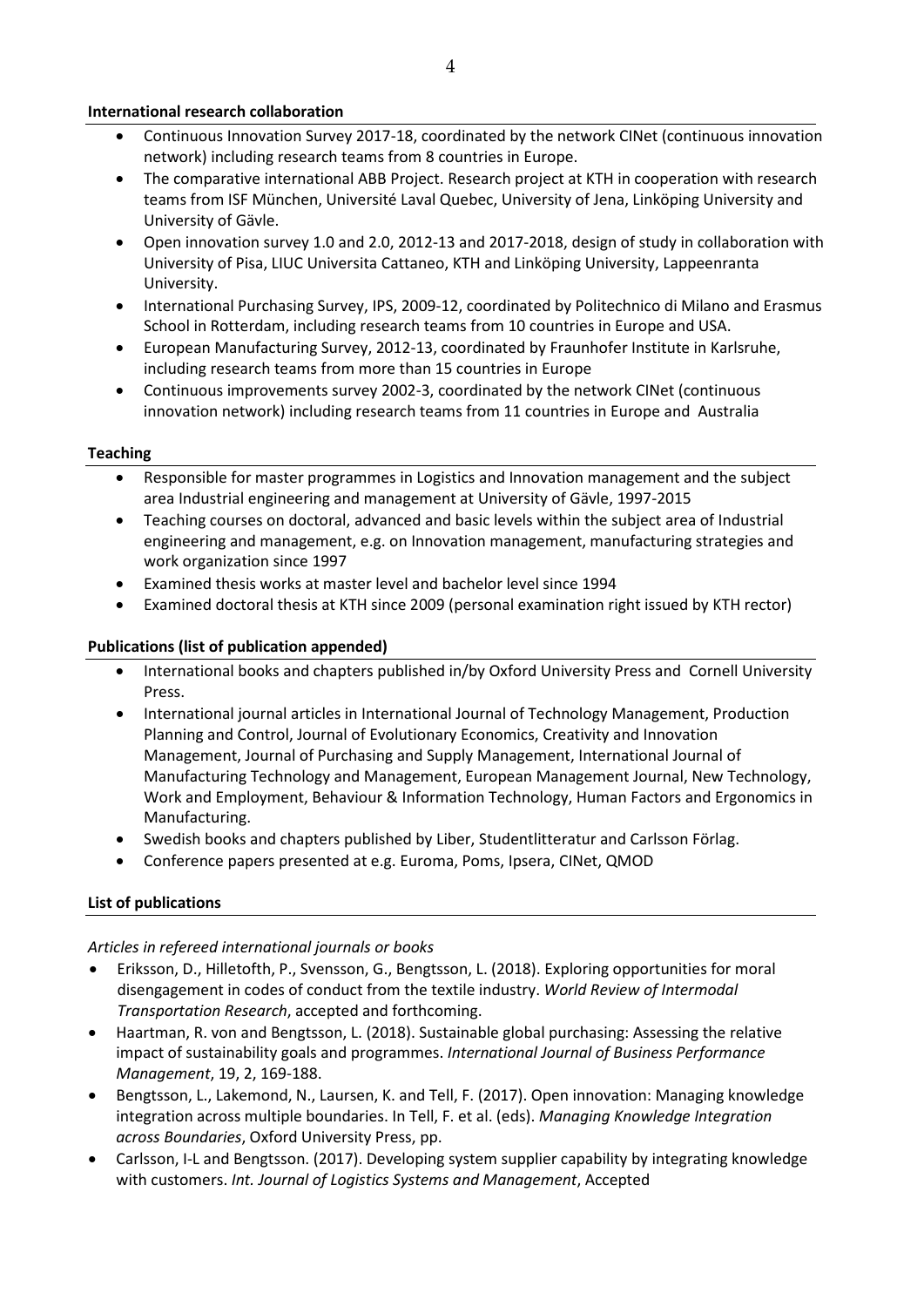- Stefan, I. and Bengtsson, L. (2017). Unravelling appropriability mechanisms and openness depth effects on firm performance across stages in the innovation process. *Technological Forecasting & Social Change*, 120, 252–260
- Lazzarotti, V., Bengtsson, L., Manzini, R., Pellegrini, L. and Rippa, P. (2017). Openness and innovation performance: an empirical analysis of openness determinants and performance mediators. *European Journal of Innovation Management*, 20, 3, 463-492.
- Haartman, R. von, Wang, W., Bengtsson, L., Niss, C. and Herdin, G. (2017). One size does not even fit one - Supply chain strategies in the decline phase. *International Journal of Manufacturing Technology and Management*. Accepted and forthcoming.
- Kaltenbrunner Nyqvist, M., Bengtsson, L., Mathiassen, S-E. and Engström, M. (2017). A questionnaire measuring staff perceptions of Lean adoption in health care : development and psychometric testing, *BMC Health Services Research*, 17:235, 1-11
- Bengtsson, L. and Wang, W. (2016). Cost innovation in global supply chains. The case of Huawei Technologies, *Int. Journal of Logistics Systems and Management*, 23, 2, 189-208
- Söderberg, L., Bengtsson, L. and Kaulio, M. (2016). A Model for Outsourcing and Governing of Maintenance within the Process Industry. *Operations Management Research*, 10, 20-32.
- Dabhilkar, M., Bengtsson, L. and Lakemond, N. (2016). Sustainable supply management as a purchasing capability: A power and dependence perspective. *International Journal of Production and Operations Management*, 36, 1, 2-22
- Lakemond, N., Bengtsson, L., Laursen, K. and Tell, F. (2016). Match and manage: The use of knowledge matching and project management to integrate knowledge in collaborative inbound open innovation, *Industrial and Corporate Change,* 25, 2, 333–352*.*
- Stefan, I. and Bengtsson, L. (2016). Appropriability: A key to opening innovation internationally. *International Journal of Technology Management,* 71, 3/4, 232-252
- Bengtsson, L., Lakemond, N., Lazzarotti, V., Manzini, R., Pellegrini, L. and Tell, F. (2015). Open to a select few? Matching partners and knowledge content for open innovation performance. *Creativity and Innovation Management,* 24, 1, 72-86.
- Haartman, R. von and Bengtsson, L. (2015). The impact of global purchasing and supplier integration on product innovation. *International Journal of Production and Operations Management*, 35, 9, 1295-1311.
- Bengtsson, L., Lakemond, N. and Dabhilkar, M. (2013). Exploiting supplier innovation through knowledge integration. *International Journal of Technology Management*, 61, 3/4, 237-253.
- Bengtsson, L., Dabhilkar, M. and von Haartman, R. (2011). "*Knowledge integration challenges when outsourcing manufacturing*". In Berggren, C., Bergek, A., Bengtsson, L. Söderlund, J. and Hobday, M. (Eds.). Knowledge integration and innovation. Oxford University Press
- Berggren, C., Bergek, A., Bengtsson, L. Söderlund, J. (2011). "*Exploring Knowledge Integration and Innovation*". In Berggren, C., Bergek, A., Bengtsson, L. Söderlund, J. and Hobday, M. (Eds.). Knowledge integration and innovation. Oxford University Press
- Dabhilkar, M. and Bengtsson, L. (2011). "*Trade-offs in Make-Buy Decisions: Exploring Operating Realities of Knowledge Integration and Innovation*". In Berggren, C., Bergek, A., Bengtsson, L. Söderlund, J. and Hobday, M. (Eds.). Knowledge integration and innovation. Oxford University Press
- Bengtsson, L., Niss, C. and von Haartman, R. (2010). Combining Master and Apprentice Roles: Potential for Learning in Distributed Manufacturing Networks. *Creativity and Innovation Management*, 19, 4, 417-427.
- Söderberg, L. and Bengtsson, L. (2010). Supply Chain Management Maturity and Performance in SME. *Operations Management Research*, 3, 1, 90-97
- Bengtsson, L., von Haartman, R. and Dabhilkar, M. (2009). Low-cost vs. innovation: Contrasting outsourcing and integration strategies in manufacturing. *Creativity and Innovation Management*, 18, 1, 35-47.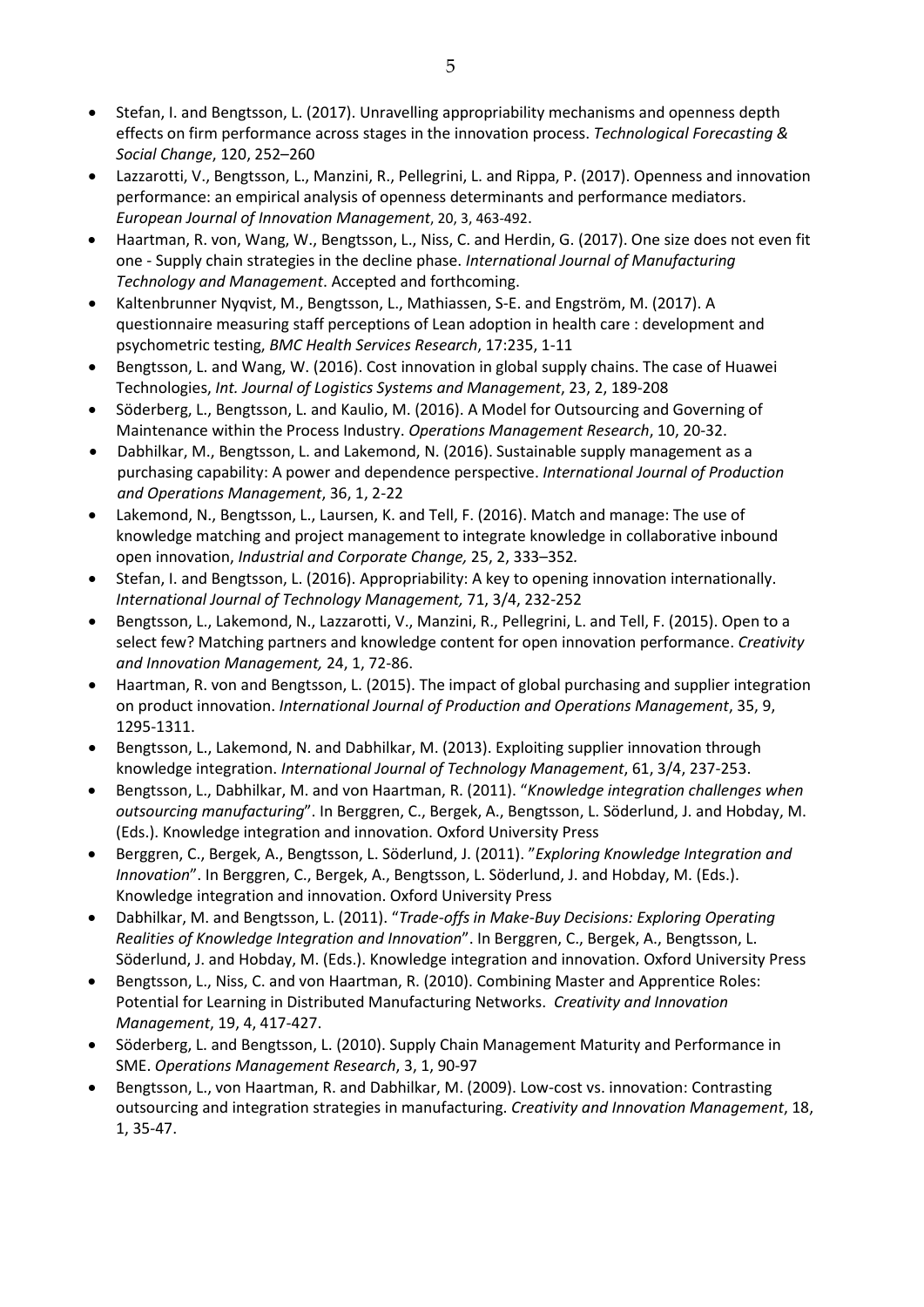- Dabhilkar, M., Bengtsson, L., von Haartman, R. and Åhlström, P. (2009). Supplier selection or collaboration? Determining factors of performance improvement when outsourcing manufacturing, *Journal of Purchasing and Supply Management*, 15, 3, 143-153.
- Haartman, R. von & Bengtsson (2009). Manufacturing competence the key to successful supplier integration. *International Journal of Manufacturing Technology and Management*, 16, 3, 283-299.
- Bengtsson, L. and Dabhilkar, M. (2009). Manufacturing outsourcing and its effect on plant performance: Lessons for KIBS outsourcing. Journal of Evolutionary Economics., 19, 2, 231-257.
- Bengtsson, L. and Berggren, C. (2008). The integrator´s new advantage reassessing outsourcing and production competence in a global telecom firm. *European Management Journal*, 26, 314– 324.
- Bengtsson, L. (2008). Outsourcing manufacturing and its effect on engineering firm performance. *International Journal of Technology Management*, 44, 3/4, 373-390.
- Dabhilkar, M. and Bengtsson, L. (2008). Invest or divest? On the relative improvement potential in outsourcing manufacturing. *Production Planning and Control*, 19, 3, 212-228.
- Walldius, Å., Sundblad, Y., Bengtsson, L., Sandblad, B. and Gulliksen, J. (2008). User certification of Workplace Software – Assessing both Artefact and Usage. *Behaviour & Information Technology* (BIT), 28, 2, 1-20.
- Dabhilkar, M., Bengtsson, L. and Bessant, J. (2007). Convergence or national specificity? Testing the CI maturity model across multiple countries. *Creativity and Innovation Management*, 16, 4, 348– 362.
- Dabhilkar, M. & Bengtsson, L. (2007). Continuous improvement capability in the Swedish engineering industry. *International Journal of Technology Management*, Vol. 37, No. 3/4.
- Berggren, C. & Bengtsson, L. (2004). Rethinking outsourcing in manufacturing A tale of two telecom firms. *European Management Journal*, Volume 22, Issue 2, pp. 211-223.
- Dabhilkar, M. & Bengtsson, L. (2004). Balanced scorecards for strategic and sustainable continuous improvement capability. *Journal of Manufacturing Technology Management*, Vol. 15, No. 4, pp. 350-359.
- Stjernström, S. & Bengtsson, L. (2004). Supplier perspective on business relationships: experiences from six small suppliers. *Journal of Purchasing and Supply Management* 10, 137-146.
- Bengtsson, L. (1999). "ABB in Sweden: A New Start at the Old Mecca". In Belanger, J.; Berggren, C.; Björkman, T. & Köhler, C. *Being Local Worldwide: ABB and the Challenge of Global Management*. Ithaca (New York): Cornell University Press, pp. 156-178.
- Bengtsson, L. & Köhler, C. (1999). "Products, Processes and Organizational Change in the Production of Power Transformers". In Belanger, J.; Berggren, C.; Björkman, T. & Köhler, C. *Being Local Worldwide: ABB and the Challenge of Global Management*. Ithaca (New York): Cornell University Press, pp.61-77.
- Bengtsson, L. & Ljungström, M. (1998). Total Quality Management and Work Organization: Relationship between TQM and Work Organization in Swedish Industrial Companies. *Human Factors and Ergonomics in Manufacturing*, Vol. 8 (4), pp 351-366.
- Bengtsson, L. (1992). Work organization and occupational qualification in CIM: the case of Swedish NC machine shops. *New Technology, Work and Employment*. No 1, Spring, pp 29-43.

# *Books and edited books*

- Bengtsson, L. and Lind, J. (Eds.) (2013). *Innovation eller kvartalskapitalism*? Lund: Liber
- Berggren, C., Bergek, A., Bengtsson, L. Söderlund, J. and Hobday, M. (Eds.). (2011). *Knowledge integration and innovation*. Oxford University Press
- Bengtsson, L. Berggren, C. och Lind, J. (red.) ( 2005). *Alternativ till outsourcing*. Lund: Liber.
- Bengtsson, L., Lind, J. och Samuelson, L.A. (red.) (2000). *Styrning av team och processer: teoretiska perspektiv och fallstudier*. Stockholm: EFI.
- Berggren, C. & Bengtsson, L. (2000). *Kunskapsfabriken*. Stockholm: Metall.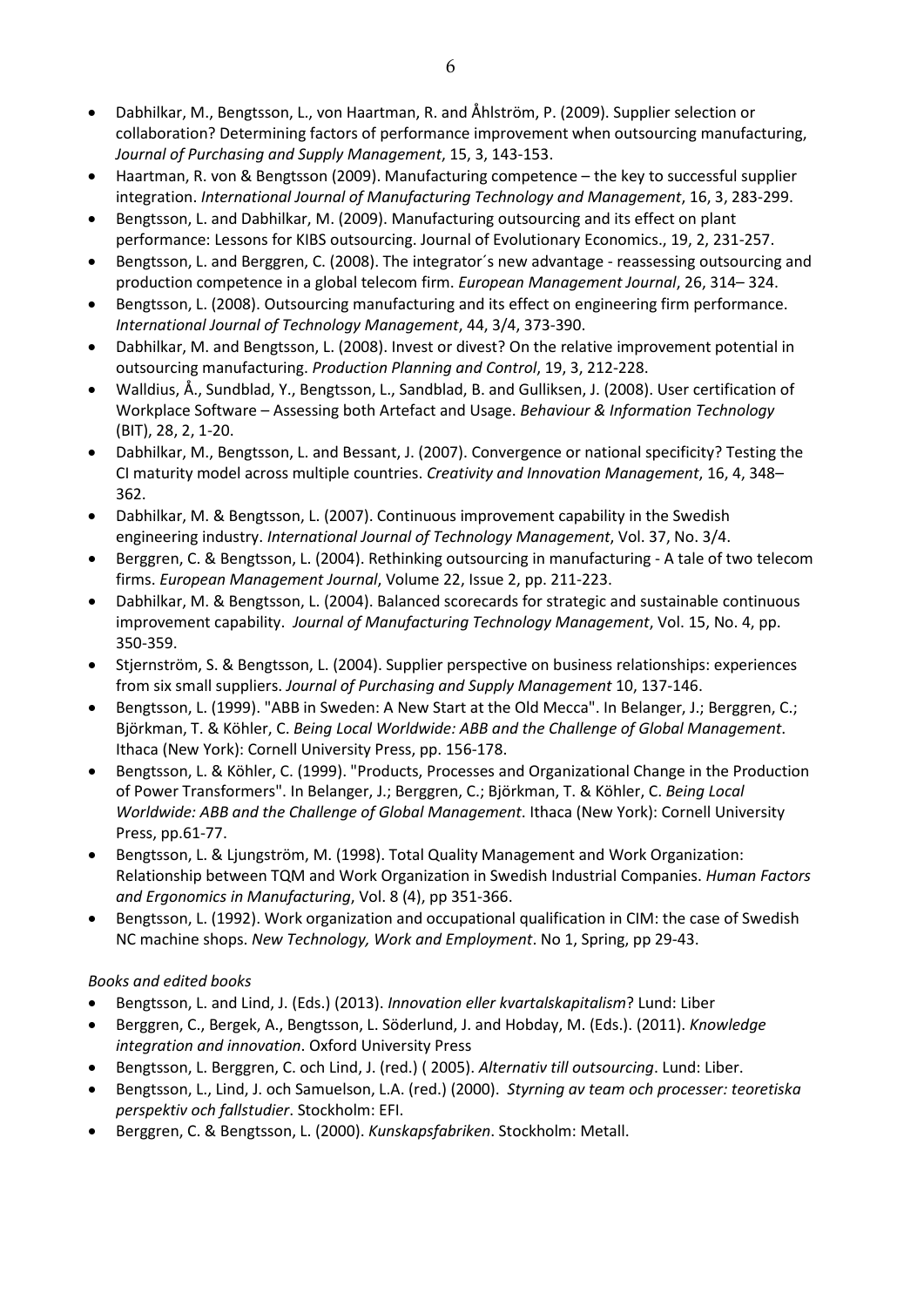- Bengtsson, L. (1993). Det nya maskinarbetet. Arbetsorganisation och NC-maskinarbete i datorintegrerad verkstadsproduktion. Doctoral thesis. Stockholm: Arbetsvetenskap KTH. (In Swedish)
- Bengtsson, L. (1991). "Nya arbetsformer i maskinverkstaden". I: 90-talets industriarbete i Sverige. En antologi. Stockholm: Carlsson Förlag.
- Ullmark, P., Bengtsson, L. & Steen, J. (1990). Att återvinna initiativet. Lund: Studentlitteratur.
- Bengtsson, L. (1989). Integrating divided machine work? The case of NC-machining and computerintegration in the engineering industry. Licentiate thesis. Stockholm: Inst. för Arbetsvetenskap KTH.

# *Swedish book chapters*

- Bengtsson, L., Lakemond, N. och Tell, F. (2016). Hur arbetar svenska företag med öppen innovation? I Lakemond, N. och Tell, F. (red.). *Öppen innovation – i teori och praktik*. Lund: Studentlitteratur.
- Bengtsson, L., Enberg, C. och Lakemond, N. (2015). Öppen eller sluten på samma gång. Att integrera kunskaps över företags gränser. I: Andersson, H. och Berggren, C. (2015). *Kunskapsintegration i en internationaliserande ekonomi*. Riksbanken Jubileumsfond skriftserie, nr 6. Makadam Förlag.
- Bengtsson, L., von Haartman, R. och Dabhilkar, M. (2013). Outsourcing eller kunskapsintegration? In: Bengtsson, L. and Lind, J. (Eds.) (2013). *Innovation eller kvartalskapitalism*? Lund: Liber
- Bengtsson, L. and Wang, W. (2013). Cost innovation. In: Bengtsson, L. and Lind, J. (Eds.) (2013). *Innovation eller kvartalskapitalism*? Lund: Liber
- Bengtsson, L. och Lind, J. (2013). Balanserade produktionssystem en möjlighet för global svensk produktion? . In: Bengtsson, L. and Lind, J. (Eds.) (2013). *Innovation eller kvartalskapitalism*? Lund: Liber
- Bengtsson, L. (2005). Outsourcing av produktion i svensk verkstadsindustri. I Bengtsson, L., Berggren, C. och Lind, J. (red). Alternativ till outsourcing. Lund: Liber.
- von Haartman, R. och Bengtsson. L. (2005). Produktionsutveckling lönar sig och ger förutsättningar för extern samverkan. I: Bengtsson, L., Berggren, C. och Lind, J. (red). Alternativ till outsourcing. Lund: Liber.
- Bengtsson, L. Berggren, C. och Lind, J. (2005). Avveckling eller utveckling? I Bengtsson, L., Berggren, C. och Lind, J. (red). Alternativ till outsourcing. Lund: Liber.
- Dabhilkar, M. & Bengtsson, L. (2002a). The role of balanced scorecard in manufacturing: A tool for strategically aligned work on continuous improvements in production teams? In: Epstein, M & Manzoni, E. (Eds.) Performance Measurement and Management Control, Elsevier Science, Vol. 12, pp. 181-208.
- Bengtsson, L. & Berggren, C. (2001). Produktionens förändrade roll: mager klickfunktion eller kunskapsfabrik? I Backlund m fl (red.) Lärdilemman i arbetslivet. Lund: Studentlitteratur, 149-176.
- Bengtsson, L. & Bergman, P. (1991). "Kvalificerat lagarbete som möjlighet och problem". I: 90-talets industriarbete i Sverige. En antologi. Stockholm: Carlsson Förlag.
- Bengtsson, L. & Holmgren, A., (1984). "Workers' Control i Storbritannien och paralleller till svensk aktionsforskning". I Gustavsén, B. & Sandberg, Å (red). Förändringsprogram i arbetslivet. Några svenska och internationella erfarenheter av forskningssamverkan. Stockholm: Arbetslivscentrum.

# *Refereed conference papers*

- Agostini, L., Bengtsson, L. Lazzarotti, V., Manzini, R., Nosella, A., Pellegrini, L. and Stefan, I. (2017). Open innovation with scientific partners and patenting: the moderating role of the internal context for innovation, proceedings of the IFKAD 2017, 12th International Forum on Knowledge Asset Dynamics, St. Petersburg, 7-9 June 2017. Emerald Best Paper Award.
- Berggren, C ., Bengtsson, L., Karabag, F., Wang, W. and Stefan, I. (2017). Responses from established firms to rapid innovator challenges in emerging economies. Paper presented at he R&D management conference in Leuven, Belgium, 3-5 July, 2017.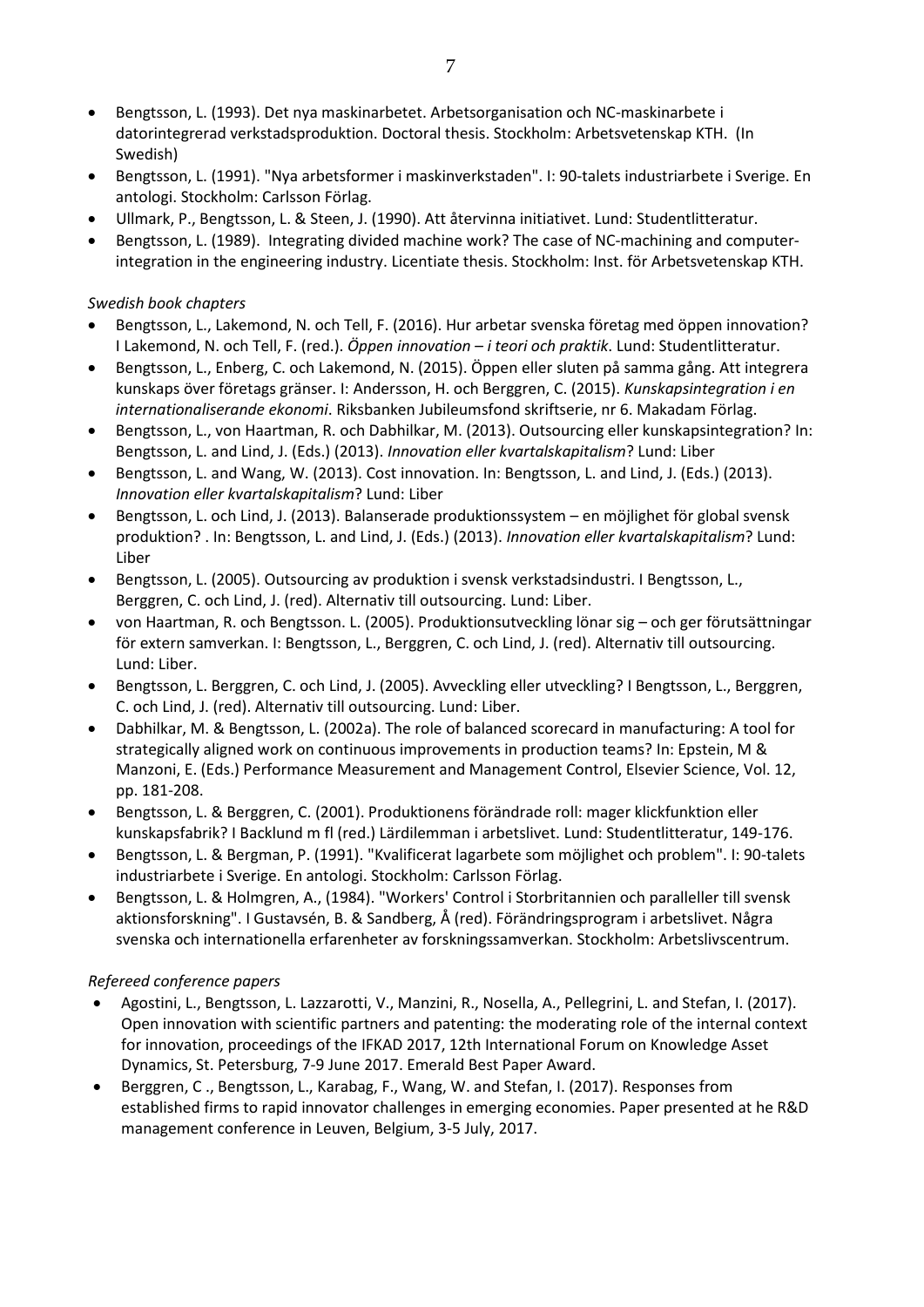- Bengtsson, L., Wang, W. and Stefan, I. (2016). Rapid NPD processes in Chinese CE firms. Proceedings of the 5<sup>th</sup> world conference on production and operations management, 6-10 September 2016, Havana, Cuba
- Haartman, R. von, Bengtsson, L. and Niss, C. (2016). Digital or lean? Lean practices and adoption of digital technologies in assembly- and process-based industries Proceedings of the 5<sup>th</sup> world conference on production and operations management, 6-10 September 2016, Havana, Cuba. \*The paper was awarded with Emerald Highly Commended Paper Award.
- Bengtsson, L., Wang, W. and Stefan, I. (2016). How can they be so rapid? New product development in Chinese CE firms Proceedings of the R&D management conference, 3-6 July 2016 Cambridge, UK.
- Stefan, I., Bengtsson, L. and Niss, C. (2016). The effects of appropriability on firm performance: the moderating effect of openness breadth. Proceedings of the R&D management conference, 3-6 July 2016 Cambridge, UK.
- Haartman, R.von, Bengtsson, L. and Niss, C. (2016). Lean practices as requisites for the use of digital technology in production. Proceedings of the 23<sup>rd</sup> Euroma conference, 17-2 June, 2016, Trondheim., Norway.
- Bengtsson, L., Lakemond, N., Laursen, K. and Tell, F. (2015). Managing knowledge integration across multiple boundaries in open innovation. Proceedings of 16th International CINet Conference, 13-15 September, Stockholm. \*The paper was awarded John Bessant Best Paper Award.
- Stefan, I., Bengtsson, L. and Niss, C. (2015) Exploring the paradox of openness in high tech and low tech industries. Proceedings of 16th International CINet Conference, 13-15 September, Stockholm.
- Bengtsson, L., Wang, W. and Stefan, I. (2015). Rapid innovators in emerging economies An illustration of diversity in two Chinese firms. Proceedings of the  $22<sup>nd</sup>$  Euroma conference, Neuchatel, Switzerland.
- Stefan, I., Bengtsson, L. and Niss, C. (2015). Potential and realized knowledge integration mechanisms in open innovation. Paper at the R&D management conference, 23-26 June, 2015, Pisa.
- Lakemond, N., Bengtsson, L., Laursen, K. and Tell, F. (2015). Knowledge integration across boundaries in open innovation. Paper at the 31st EGOS Colloquium, July 2-4, 2015, Athens.
- Lazzarotti, V., Manzini, R., Pellegrini, L., Rippa, P. and Bengtsson, L. (2015). Current practices of European Open Innovators. Proceedings of the R&D management conference, 23-26 June, 2015, Pisa.
- Stefan, I. and Bengtsson, L. (2014). Appropriability mechanisms, openness and firm performance. Proceedings of the 1st Annual World Open Innovation Conference, Silverado Resort, Napa, California: December 4-5, 2014
- Lakemond, N., Bengtsson, L. Laursen, K. and tell, F. (2014). The role of knowledge governance in open innovation. Proceedings of the 1st Annual World Open Innovation Conference, Silverado Resort, Napa, California: December 4-5, 2014
- Stefan, I. and Bengtsson, L. (2014). Global open innovation: The effects of IPRs and contracts. Proceedings of the 15th CINet conference, 7-9 September, Budapest
- Bengtsson, L., Stefan, I., and Lakemond, N. (2014). Open innovation: Global or local? Proceedings of the 21th Euroma conference, 20-25 June, Palermo.
- Söderberg, L. and Bengtsson, L. (2014). What is the right governance type for your maintenance? Proceedings of the 21th Euroma conference, 20-25 June, Palermo.
- Wang, W., Bengtsson, L., Niss, C., Herdin, G. and von Haartman, R. (2014). Aligning supply chain strategies with products uncertainties in the decline phase. Proceedings of the 21th Euroma conference, 20-25 June, Palermo.
- Bengtsson, L., Stefan, I., and Lakemond, N. (2014). Open innovation: Comparing global and local approaches. Proceedings of the 25th annual POMS conference, Atlanta, 9-12 May, 2014.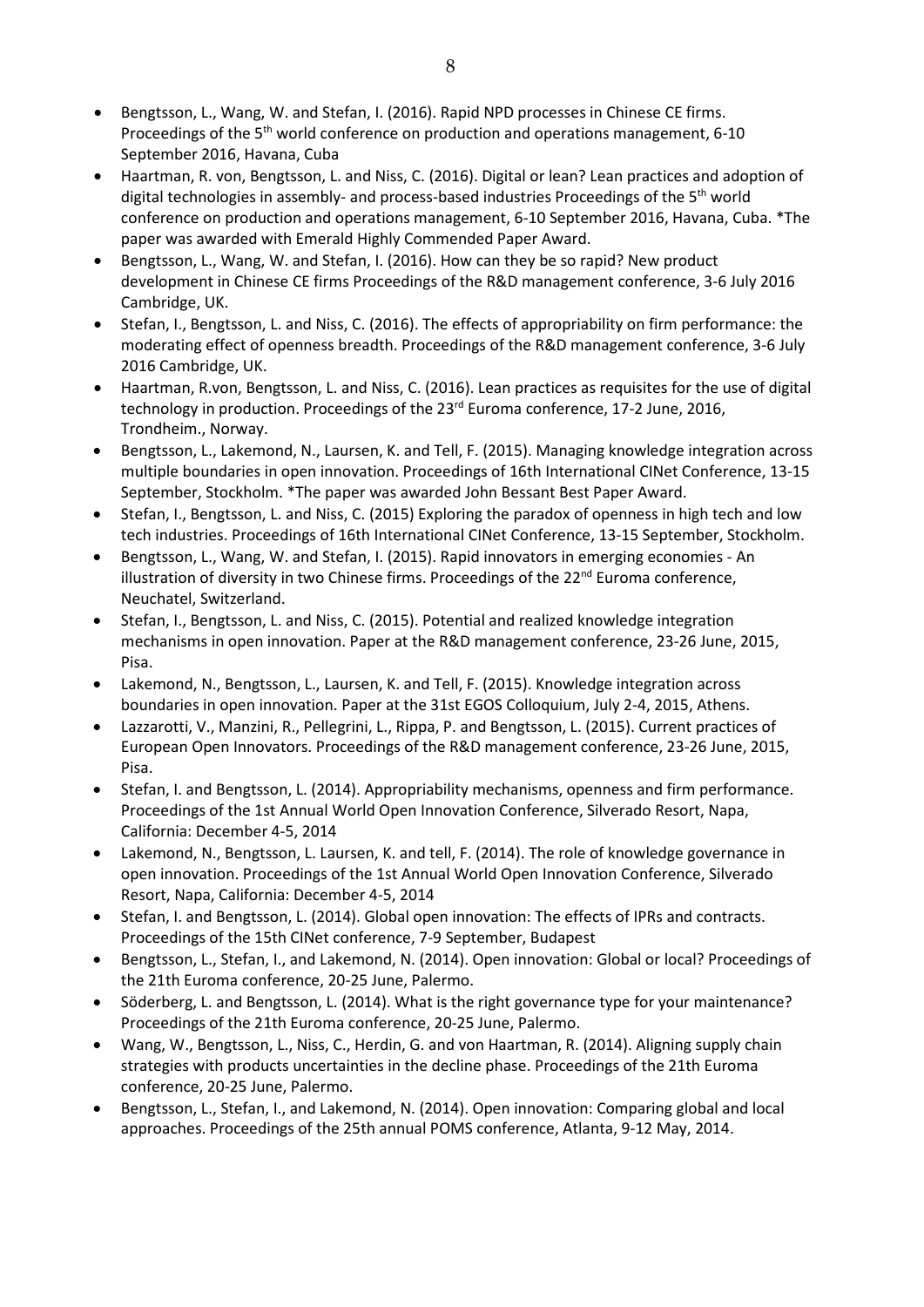- Bengtsson, L., Lakemond, N., Lazzarotti, V., Manzini, R., Pellegrini, L. and Tell, F. (2013). 3D open innovation - Practices and outcomes. Proceedings of the 14th international CINet conference, 9-11 September, 2013, Nijmegen, Netherlands.
- Manzini, R., Lazzarotti, V., Pellegrini, P., Bengtsson, L., Lakemond, N., Tell, F., Öhrwall-Rönnbäck, A., Ölundh, G., Garcia Matrinez, M., Kianto, A., Pikko, H. and Sanchez, M. (2013). Are we actually in the open innovation era? Current practices of European manufacturing companies. Proceedings of the 14th international CINet conference, 9-11 September, 2013, Nijmegen, Netherlands.
- Haartman, R. von and Bengtsson, L. (2013). Global sourcing and innovation. Proceedings of the 14th international CINet conference, 9-11 September, 2013, Nijmegen, Netherlands.
- Haartman, R. von and Bengtsson, L. (2013). Global sourcing for innovation and sustainable development. Proceedings of the 20th International Annual EurOMA conference, Dublin, Ireland, 9- 12 June 2013
- Muhammad, A., Bengtsson, L. and Dabhilkar, M. (2013). Factors affecting shifts in global supply chain networks: A configurational approach. Proceedings of the 20th International Annual EurOMA conference, Dublin, Ireland, 9-12 June 2013
- Söderberg, L. and Bengtsson, L. (2013). Outsourcing Maintenance Not always a good idea? Proceedings of the 20th International Annual EurOMA conference, Dublin, Ireland, 9-12 June 2013
- Wang, W., Bengtsson, L., Niss, C. and Herdin, G. (2013). Supply chain strategies beyond the peak. Proceedings of the 20th International Annual EurOMA conference, Dublin, Ireland, 9-12 June 2013
- Haartman, R.von och Bengtsson, L. (2013). Global Purchasing's impact on Sustainability: Vile or Virtue? Paper to be presented at POMS conference in Denver, May 3 – May 6, 2013
- Bengtsson, L. and Wang, W. (2012). Cost innovation in global supply chains. The case of Huawei Technologies. Proceedings of the joint EurOMA/POMS/JOMSA conference in Amsterdam, 1-5 July.
- Muhammad, A., Bengtsson, L., Dabhilkar, M. and Hellberg, R. (2012). Factors affecting Global Supply Chain Design. Proceedings of the Ipsera conference, 1-4 April, Naples, Italy.Bengtsson, L., Lakemond, N. and Dabhilkar, M. (2011). Use the inside - Exploiting supplier innovation through knowledge integration. Proceedings of the 12th International CINet Conference, 11-14 September, Arhus.
- Bengtsson, L., Lakemond, N. and Dabhilkar, M. (2011). Leveraging supplier innovativeness through knowledge integration. Proceedings of 18th Euroma conference in Cambridge, 3-6 July, 2011
- Rosell, D., Lakemond, N., Dabhilkar, M. and Bengtsson, L. (2011). Purchasing Capabilities for Supplier Innovation in New Product Development. Proceedings of the 18th International Product Development Management Conference, Delft, 5-7 June, 2011
- Bengtsson, L., Lakemond, N. and Dabhilkar, M. (2010). Leveraging supplier innovativeness through purchasing involvement and proficiency. Proceedings of APMS 2010 International Conference on Advances in Production Management Systems, 11-13 October, Cernobbio, Como.
- Bengtsson, L., Lakemond, N. and Dabhilkar, M. (2010). Innovation through purchasing Leveraging supplier innovativeness through purchasing involvement and proficiency. Proceedings of the 11th International CINet Conference, 5-7 September, Zürich,
- Bengtsson, L., Dabhilkar, M. and Lakemond, N. (2010). Exploring the strategic role of purchasing: An empirical comparison of purchasing practices and performance outcomes. Proceedings of 17th International Annual EurOMA Conference, 6-9 June, Porto.
- IPS-team; Knoppen et al. (2010). Analysis of equivalence among sub-samples: Preliminary results of the International Purchasing Survey. Proceedings of 17th International Annual EurOMA Conference, 6-9 June, Porto.
- Söderberg, L. and Bengtsson, L. (2009). Supply Chain Maturity and Performance in SME. Proceedings of the 16th International Annual EurOMA Conference, 14-17 June 2009, Göteborg.
- von Haartman, R. . and Bengtsson, L. (2009). Boosting New Product Development Efficiency by Leveraging Firms' Manufacturing Absorptive Capacity. Proceedings of the 16th International Annual EurOMA Conference, 14-17 June 2009, Göteborg.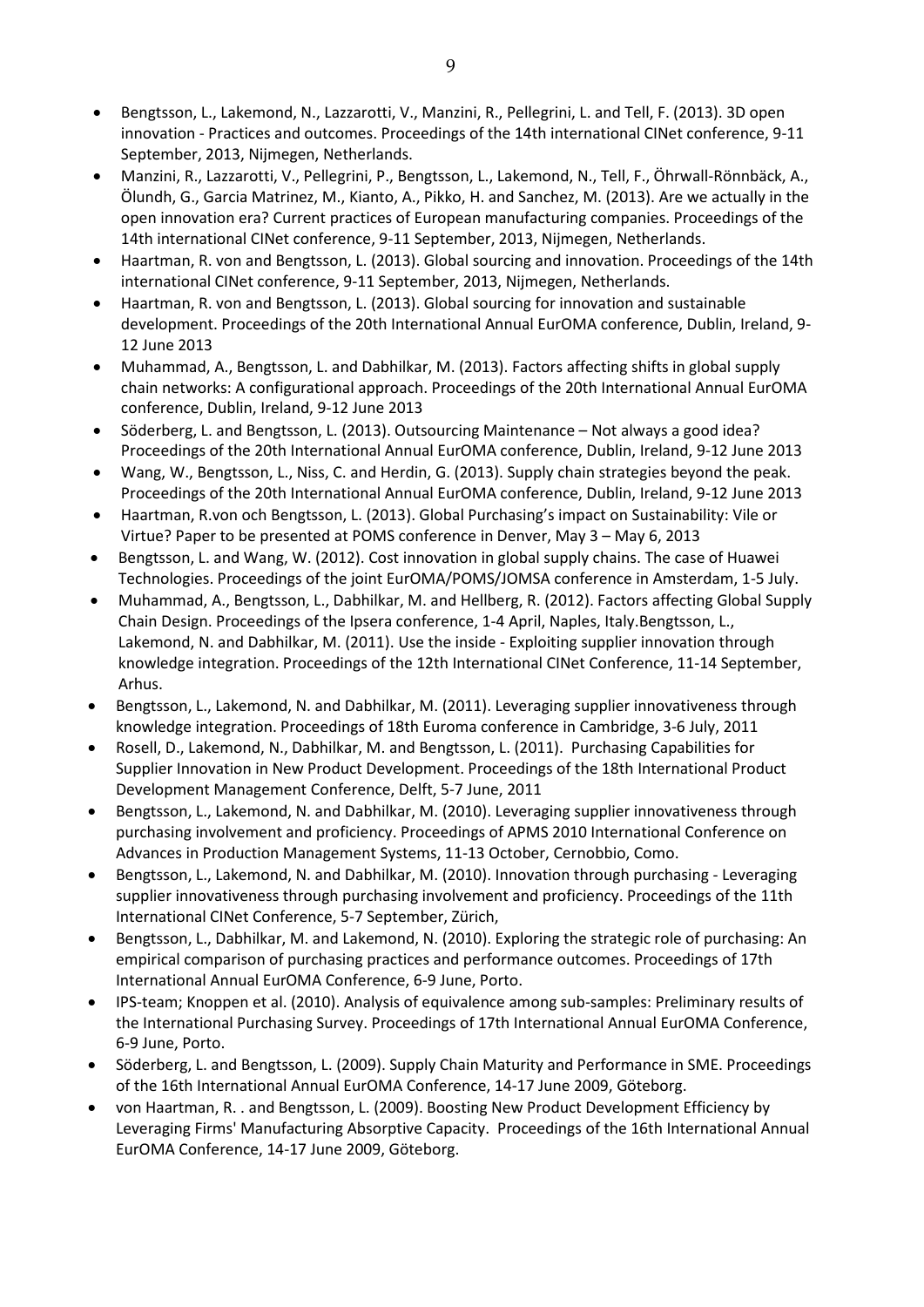- Bengtsson, L., Niss, C. and von Haartman, R. (2009). Combining master and apprentice roles: A potential for knowledge integration in distributed manufacturing networks. Proceedings of 10th International CINet Conference, 4-8 September, 2009, Brisbane.
- IPS team (2009). A proposal for research in Purchasing and Supply Management. Proceedings of the 18th IPSERA conference in Oestrich-Winkel, Germany, 5 – 8 April.
- Bengtsson, L., von Haartman, R. and Dabhilkar, M. (2008). Low-cost vs. Innovation: Comparing the outcome of two manufacturing outsourcing strategies. Proceedings of the 15th International EurOMA Conference, Groningen,15-18 June, 2008.
- Bengtsson, L. Niss, C. and von Haartman, R. (2008). Being both master and apprentice. Paper to R&D Management Advanced Workshop, Linköping, 15-16 September.
- Bengtsson, L., Dabhilkar, M. and von Haartman, R. (2008). Exploring the outcome of four outsourcing and integration strategies in manufacturing plants. Paper to R&D Management Advanced Workshop, Linköping, 15-16 September.
- von Haartman, R. and Bengtsson, L. (2008). Boosting new product development efficiency by leveraging firms' manufacturing absorptive capacity. Proceedings of the 9th International CINet Conference in Valencia, 7-9 September.
- Bengtsson, L. and von Haartman, R. (2007). Balancing innovation and cost imperatives in manufacturing: Comparing the outcomes of two outsourcing strategies. Proceedings of the 8th International CINet Conference in Gothenburg, 7-11 September.
- Bengtsson, L. (2007). Comparing innovation outcomes of two outsourcing strategies: The significance of integrating design and manufacturing. Paper to Swedish Production Symposium in Gothenburg, 28-30 August.
- Haartman, R. von & Bengtsson (2007). Manufacturing competence and external integration: Absorptive capacity in a first tier supplier. Proceedings of the 14the Euroma Conference in Ankara, 17-20 June.
- Walldius, Å., Sundblad, Y., Bengtsson, L., Sandblad, B. and Lind, T. (2007). The User Certified Method for Workplace IT Quality Assurance. Paper to be presented at WWCS, Work with Computing Systems, conference in Stockholm, 21-24 May, 2007.
- Bengtsson, L. and Berggren, C. (2006). Innovation and outsourcing: The significance of production competence in the telecom industry. Proceedings of the 7th International CINet Conference in Lucca, Italy, 10-12 September.
- Borg, H., Dabhilkar, M. and Bengtsson, L. (2006). An empirical examination of Bessant's evolutionary model of continuous improvement behaviour. Proceedings of the 7th International CINet Conference in Lucca, Italy, 10-12 September.
- Berggren, C. and Bengtsson, L. (2006). The integrator´s new advantage reassessing outsourcing and production competence in the global telecom industry. Proceedings of Radma 2006, R&D Management Conference, Windermere, Cumbria, 5-7 July.
- Haartman, R. von and Bengtsson, L (2006). Internal and external integration and its effect on manufacturing firms competitiveness. Proceedings of Euroma Conference 2006 in Glasgow, June, 2006, and at the 7th International CINet Conference in Lucca, Italy, 10-12 September.
- Dabhilkar, M & Bengtsson, L. (2006). Invest or divest? On the relative improvement potential in outsourcing manufacturing. Proceedings of the 17th meeting of the Production and Operations Management Society: Managing a world of uncertainties, April 28-May 1, 2006, Boston.
- Bengtsson, L. & Haartman, R von. (2005). Outsourcing manufacturing and its effect on firm performance. Proceedings of 6th International CINet Conference in Brighton, 4-7 September.
- Haartman, R. von & Bengtsson (2005). Manufacturing competence the key to successful customer integration. Proceedings of 6th International CINet Conference in Brighton, 4-7 September.
- Dabhilkar, M. & Bengtsson, L. (2005). Lean Manufacturing in Sweden: Reinforcement of Taylorism or Basis for Sustainable Work Systems? In Demeter, K. (Ed.) Operations and Global Competitiveness. Proceedings of the International Euroma conference in Budapest, Hungary, June 19-22, 2005, pp 1602-1611.